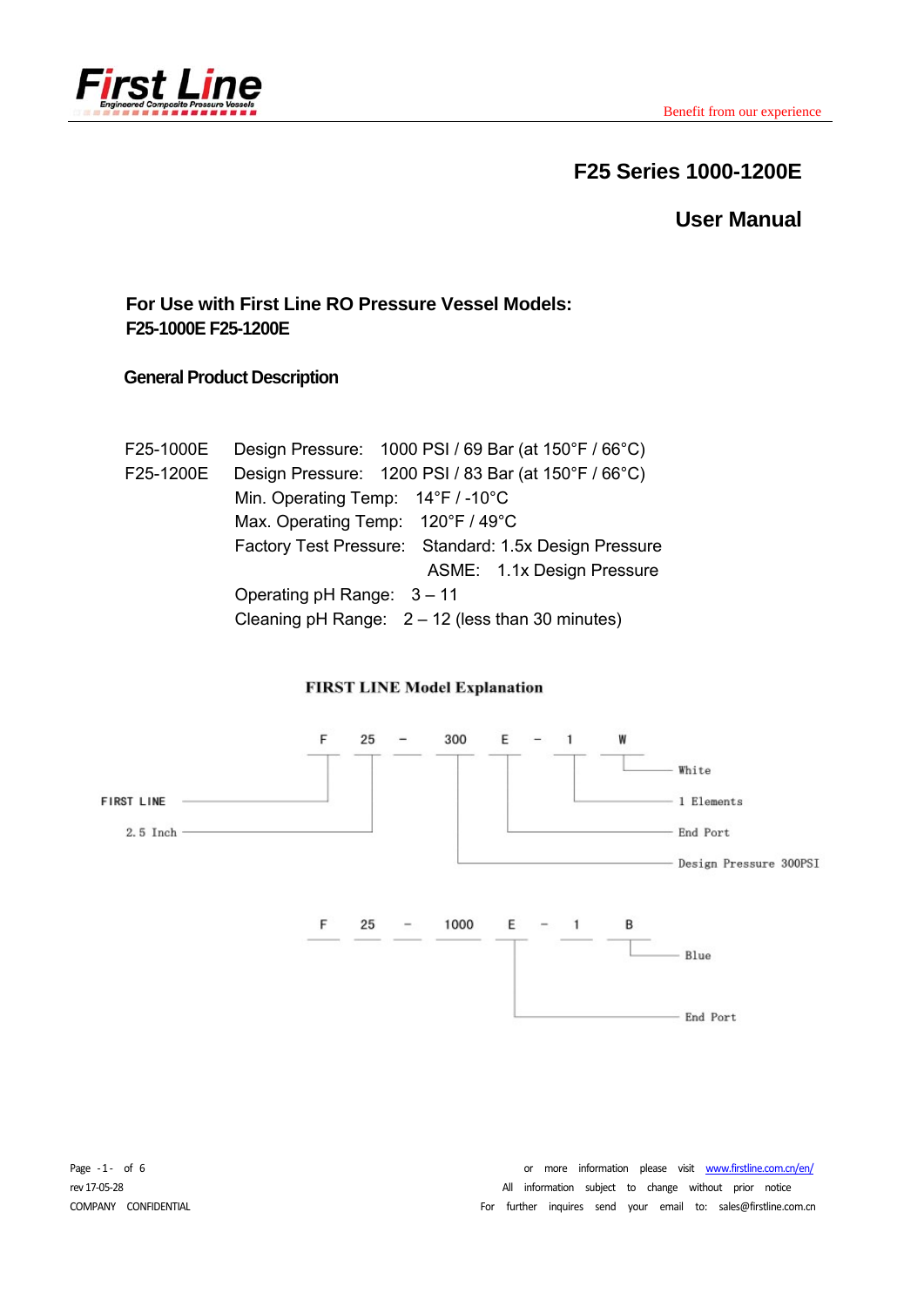

### **General Warning**

First Line RO pressure vessels (vessel) are designed to provide safe operation over a long service life if properly installed, operated, and maintained. The vessel may cause loss of life, severe bodily harm, or property damage if it is NOT correctly installed, operated, or maintained. Please make sure you read and understand all the guidelines in the User Manual provided with the vessel. Observe every precaution contained therein. Failure to do so may result in malfunction and potential catastrophic failure. It is recommended that only qualified technicians experienced in servicing hydraulic systems work with this vessel. Misuse, incorrect assembly, or use of damaged/corroded components may result in catastrophic failure, or may cause to void the warranty.

### **Vessel Use and Precautions**

Positive pressure up to the design pressure (PSI) of the specific model being used Accommodates standard 2.5" nominal diameter spiral-wound element

The required vessel/element interface hardware is supplied with the vessel (please refer to First Line's adapter list)

Vessel expands under pressure and careful consideration must be taken when installing straps/saddles and system connection piping

Installation with the straps/saddles provided is strongly recommended

Vessel should not support any other system components, connections should be non-load bearing

Periodic inspection of the vessel end cap is recommended to ensure all parts are dry and free of corrosion

- Failure to understand and follow all precautions may void warranty and result in catastrophic failure of the vessel
- These guidelines are subject to change without prior notice. Please check with FIRST LINE to ensure that the User Manual is the latest version for the vessel model being used.
- Mount vessel using strap/saddle hardware provided and span recommended in the engineering drawing
- Do not over tighten the straps vessel must be allowed to expand under operation
- Maximize the connection flexibility to allow for vessel growth under pressure
- Align the side ports with the system manifold, correcting any misalignment before final installation
- Provide overpressure protection in the system safety devices
- Inspect end caps regularly for signs of corrosion. Immediate corrective action and/or replacement are recommended in case of corrosion.
- Relieve system pressure before working on the vessel
- Do not attempt to over-tighten the Permeate Port connections as this may damage the end cap. One turn past hand tight should be sufficient.
- Never operate the vessel in excess of its ratings. This may void the warranty and cause bodily or property damage.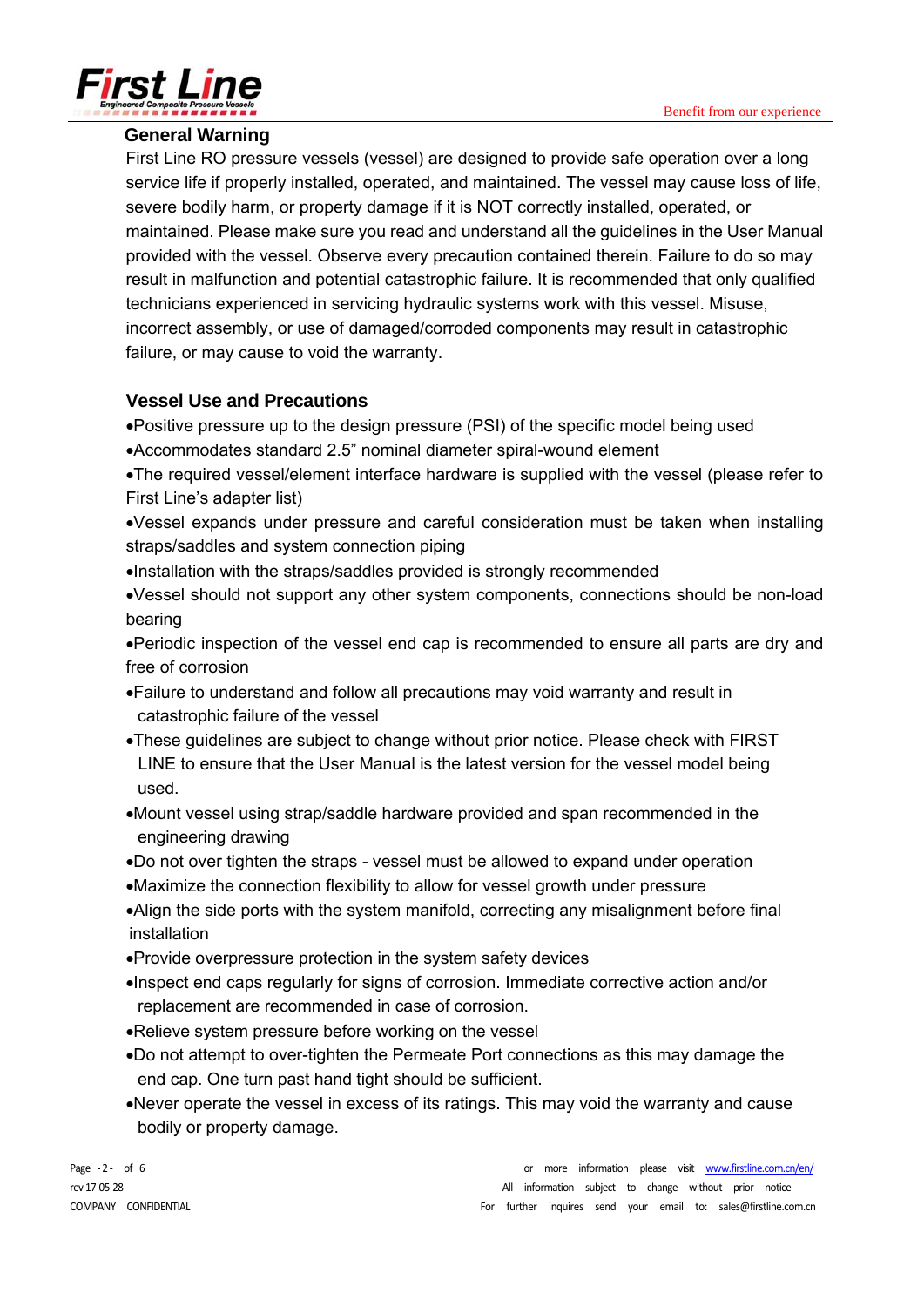

- Do not operate the vessel permeate port over 125PSI.
- Flush the vessel with permeate before system shutdown to reduce the chance of corrosion
- Do not install the vessel under direct sunlight
- Operate the vessel within the recommended pH range
- o Operating pH Range: 3 11
- o Cleaning pH Range: 2 12 (less than 30 minutes)

#### **Head Removal**

#### **Step 1 Shut Down the RO System and then Relieve the System Pressure**

The RO system should be totally shut down and all pressure relieved before conducting any maintenance or repair on the vessel.

#### **Step 2 Disconnect Permeate Piping**

The system permeate piping must be carefully removed from the permeate port of the vessel.

#### **Step 3 Inspect the End Cap**

The end cap should be inspected for any signs of corrosion or damage.

Surface corrosion can be removed with a wire brush, while flushing with water. Damaged components should be replaced with approved components from FIRST LINE.

#### **Step 4 Disconnect the Locking Screws**

Each of the two locking crescent is held in place with a single locking screw. The locking screws can be unthreaded using an M5 hex wrench. The locking screws should be unthreaded from the head only, not from the locking crescent. The locking screw and locking crescent can be removed at the same time.



#### **Step 5 Remove the Locking crescent/Screw Assemblies**

The locking crescent/screw assemblies should be easily removed from the retaining groove. Should the assemblies be difficult to remove, it may be necessary to rock the head slightly or tap the head inward with a rubber mallet. Be careful when using metal tools, avoid leveraging against the sidewall of the vessel or scratching the inside surface of the bell area. **Step 6 Remove the Head Assembly with One of the Following Techniques FIRST LINE Head Removal Tools** - A set of head removal tools is available from FIRST LINE. These head removal tools are expressly designed for the purpose and have proven to be an effective and easy way to remove the vessel head without causing any damage to the vessel.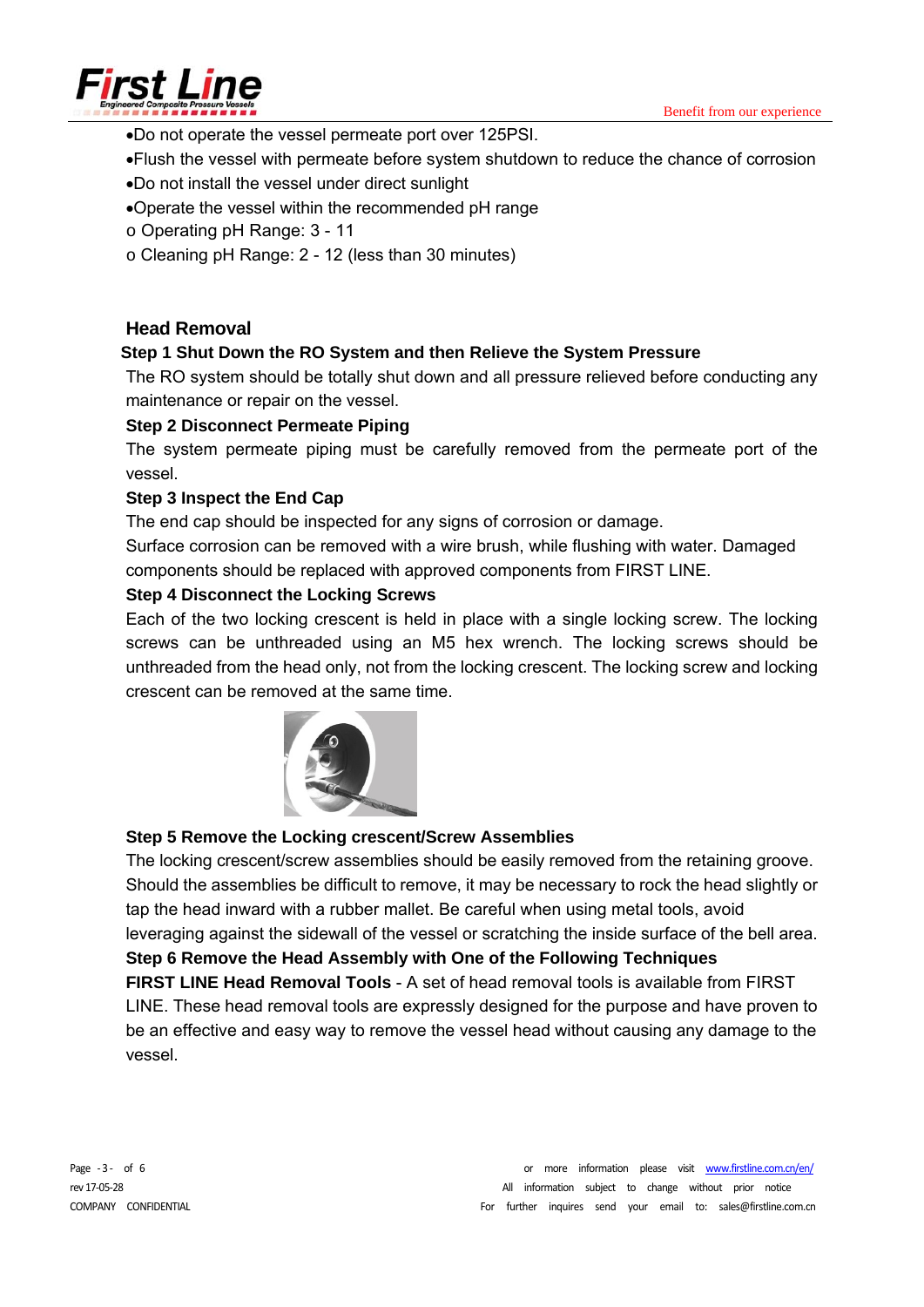

#### Benefit from our experience



FIRST LINE Head Removal Tools

**Alternative Head Removal** - It is possible to remove the head assembly without the FIRST LINE head removal tools. A 1/4" Rc Male threaded PVC (or similar material) pipe should be threaded into the head permeate port to hand tightness. Pull the pipe outward to remove the head. If the vessel has been in operation for an extended time, a slight rocking motion or forceful tug may be required to break the head seal bond. Also, a handle at the end of the pipe will ease head removal - forming a T with the pipe that threads into the permeate port.

#### **Head Installation**

**Step 1 Install Head** - Hold the head assembly, square to the axis of the vessel. Push firmly until the head is correctly positioned and the retaining groove is visible. It may be necessary to use a rubber mallet to tap the head into its engaged position.



head assembly

**Step 2 Install Locking Crescents** - Clean and dry the retaining groove. Position the first locking segment so that the end section sits in the retaining groove and the screw aligns with one of the threaded openings in the bearing plate. Use an M5 hex wrench to tighten the screw until snug. Do not over-tighten - maximum torque guideline: 10Nm. Install another crescent in the same manner. Conduct a final tightness check of each screw after two crescents are installed.



**Step 3 Reconnect Permeate Piping** - Reconnect the system permeate piping to the permeate port.

**Step 4 Conduct Pre-Pressurization Inspection** - A thorough pre-pressurization inspection should be conducted, including verifying that the heads are properly installed, system piping connections are in place, elements are installed, adapters are installed, and thrust cone is installed at downstream end of the vessel.

#### **Step 5 Pressurize System**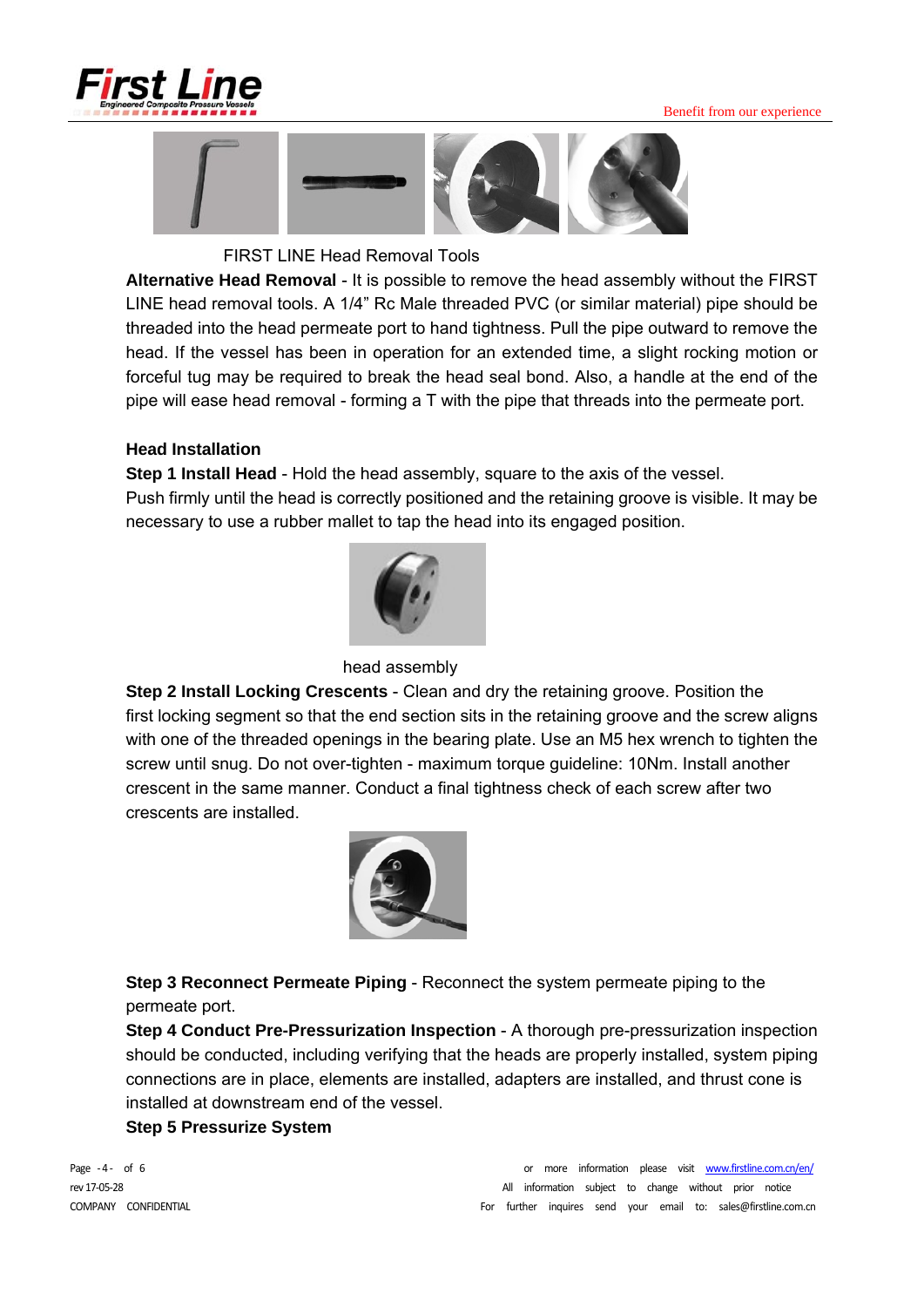

**Step 6 Inspect for Leaks** - All connections should be free from leaks. Do not operate leaking vessels. If leak persists go back to step 1 of Head Removal.

### **Piping and Mounting Recommendations**

• Use two flexible Victaulic<sup>™</sup> connections with an intermediate section of pipe when possible. This is the preferred method for connecting the feed/concentrate ports to the system piping, especially when system manifold tolerances cannot be guaranteed. There is a maximum 0.03" misalignment allowance per port.

•Single flexible Victaulic<sup>™</sup> connections should only be used when the axial misalignment from the port to the manifold is less than 0.03" per port.

Make sure the vessel is centered on the rack when checking for port/manifold alignment.

•Using intermediate flexible Victaulic™ connections in the manifold will ease port alignment and vessel installation.

- Do not force any connections.
- The Header and related piping should be self-supported.
- Space strap/saddle locations using "S" dimension shown in model engineering drawing.
- Tighten straps to hand tightness plus one turn.
- Manifold span should be greater than vessel span to allow for vessel growth under pressure.

#### **FIRST LINE Limited Warranty**

Harbin First Line Environmental Technology Co., Ltd. (hereinafter called "FIRST LINE") RO pressure vessels (the "Product") are warranted to the original purchaser (the "Customer") under normal use and if installed, operated and maintained in accordance with applicable User Guides to be free of defects in material and/or workmanship for a period of one (1) year from date of manufacture subject to the following. Any replacement Product or Part will be warranted only for the remainder of the original warranty period or thirty (30) days, whichever is longer.

#### **Exclusions from this Limited Warranty**

The warranty shall be void if:

- 1. Defects are not reported during the warranty period.
- 2. The Product is subject to accident, damage, incorrect installation, mishandling, abuse, misuse, negligence or accident by any other party.
- 3. Problems caused by modification or alteration.
- 4. Chemical exposure or acts of nature.
- 5. Any item manufactured by other companies.
- 6. Wear on replaceable components under normal conditions seals are excluded from this warranty.

#### **Procedure for Obtaining Warranty Performance**

FIRST LINE reserves the right to determine if a reported defect is a breach of this warranty. This may require, at FIRST LINE's discretion, one or more of the following:

1. An inspection or test of the Product and/or the system that was installed by a FIRST LINE